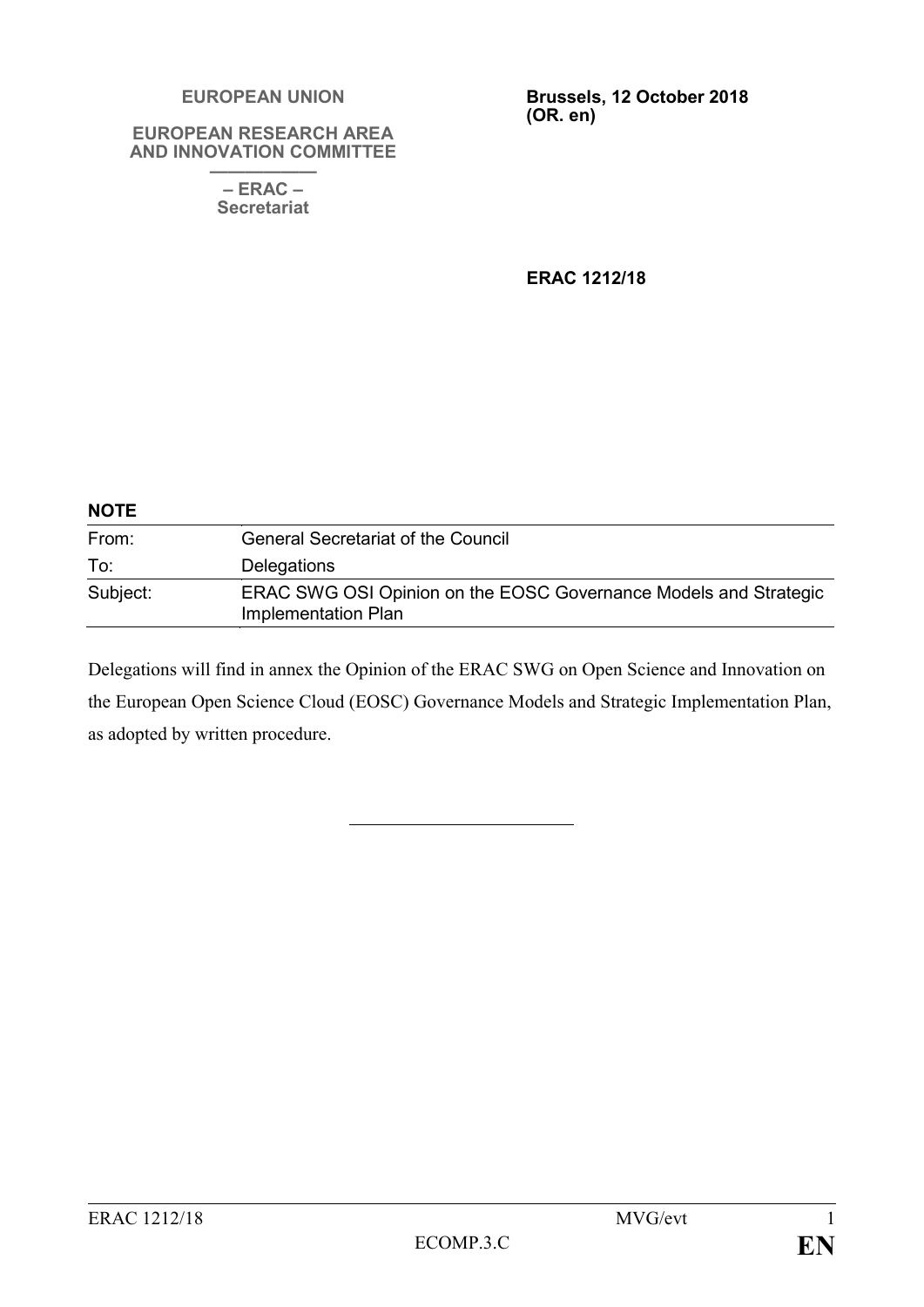# **OPINION OF THE ERAC STANDING WORKING GROUP ON OPEN SCIENCE AND INNOVATION (SWG OSI) ON THE EUROPEAN OPEN SCIENCE CLOUD (EOSC) GOVERNANCE MODELS AND STRATEGIC IMPLEMENTATION PLAN**

Elements of the draft on the Strategic Implementation Plan for the European Open Science Cloud were presented and discussed in an informal meeting with the European Commission the 21st of December, 2017.

This draft opinion is based on contributions from Austria, Belgium, Denmark, Estonia, France, Germany, Italy, Malta, The Netherlands, Poland, Portugal, Spain, and United Kingdom.

Between the first drafting of the document and this final version, the Commission released on 14 March 2018 its Staff Working Document "Implementation Roadmap for the European Open Science Cloud"<sup>[1](#page-1-0)</sup>. The governance structure includes three components:

- 1) an institutional body of representatives of the Member States, the Associated Countries and of the Commission, called the "EOSC Board"<sup>[2](#page-1-1)</sup>. It will ensure strategic orientation, effective supervision, commitment and financial support, and coordination with national initiatives;
- 2) an expert group including high-level representatives of the stakeholders overseeing the implementation and channeling the coordination, the "Executive Board";
- 3) a sounding board named "Stakeholders Forum" composed of a larger representation of actors bringing together scientific/user communities, research institutions, research infrastructures, e-Infrastructures and specialized EU agencies, who will provide advice.

 $\overline{a}$ 

<span id="page-1-0"></span><sup>1</sup> https://ec.europa.eu/research/openscience/pdf/swd\_2018\_83\_f1\_staff\_working\_paper\_en.pdf

<span id="page-1-1"></span><sup>2</sup> The "EOSC Board" was previously referred to as the "Governance Board" of the EOSC. In the interests of clarity, it will be referred to in this document as the "EOSC [Governance] Board".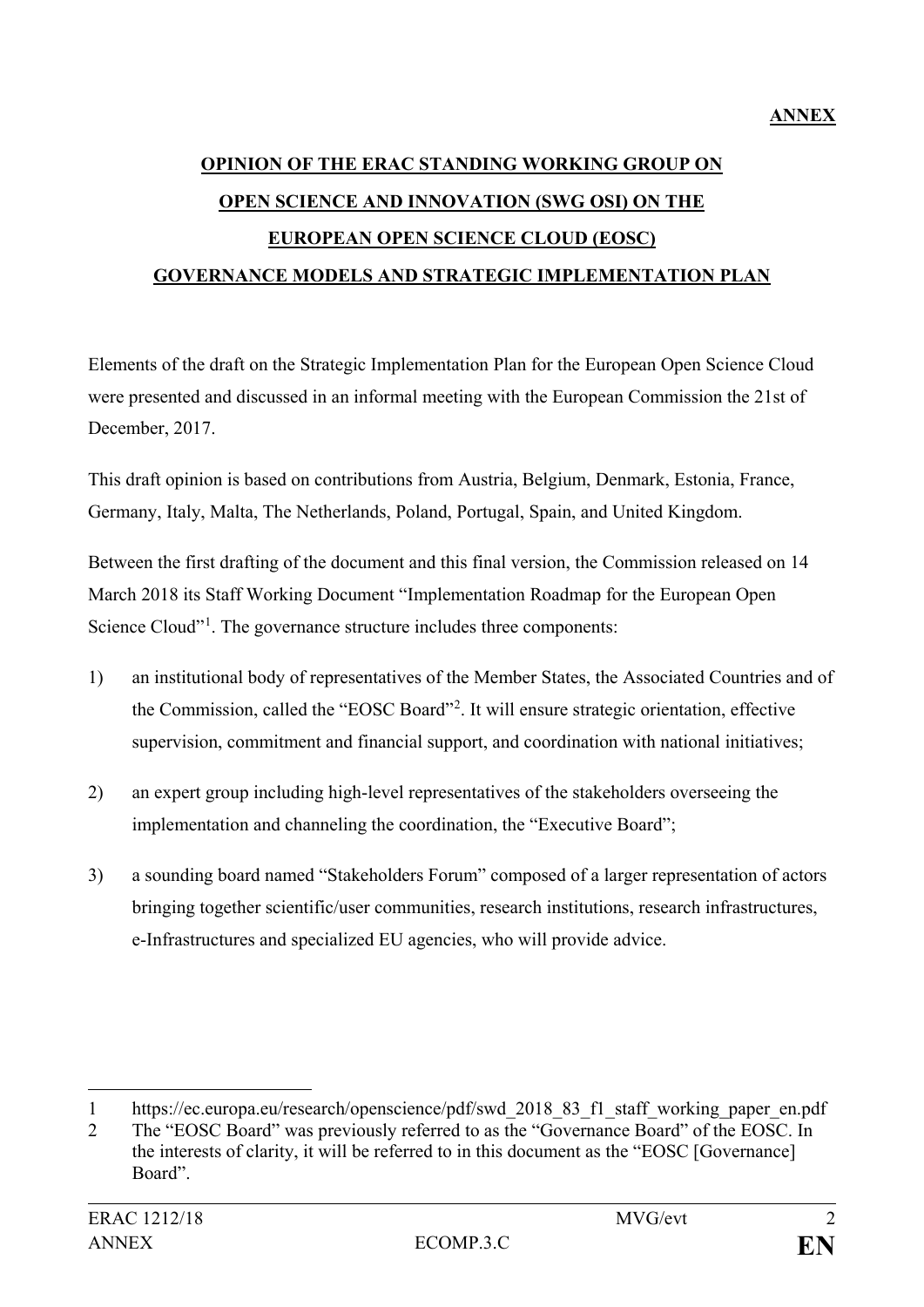Furthermore, in the Council conclusions on the European Open Science Cloud of 29 May 2018<sup>[3](#page-2-0)</sup>, the European Council invites the Commission and all Member States to set up a governance framework to ensure participation of stakeholders from the research community based on principles of transparency, openness and inclusiveness and an effective involvement of all Member States, in close consultation with the European Research Area and Innovation Committee (ERAC).

Finally, the Commission published on 27 August 2018 a Decision for setting up the Expert Group - Executive Board of the European Open Science Cloud (EOSC) and laying down the rules for its financing<sup>[4](#page-2-1)</sup>.

The ERAC SWG OSI opinion focuses on the governance model of the European Open Science Cloud (EOSC). Comments on other relevant aspects require further elaboration, expert knowledge and additional information to provide strategic advice. Furthermore, the governance model of the European Open Science Cloud is a fundamental pillar to ensure a feasible and effective strategic implementation planning.

### **1. GENERAL PRINCIPLES**

It is important to strengthen the **main rationale for EOSC** as a significant step forward to improve the quality, efficiency and impact of scientific research. It represents the visible foundation that motivates further decisions on EOSC design, including its governance and coordination structures. In such context, **communication** towards stakeholders, scientists and lay audience is crucial to the success of the EOSC, and we strongly recommend its inclusion as one strategic dimension in any future implementation planning effort.

<span id="page-2-0"></span> $\overline{a}$ 3 http://data.consilium.europa.eu/doc/document/ST-9029-2018-INIT/en/pdf

<span id="page-2-1"></span><sup>4</sup> https://www.zbw-mediatalk.eu/wp-content/uploads/2018/09/C20185552-EC-DECISION-EOSC-Excecutive-Board.pdf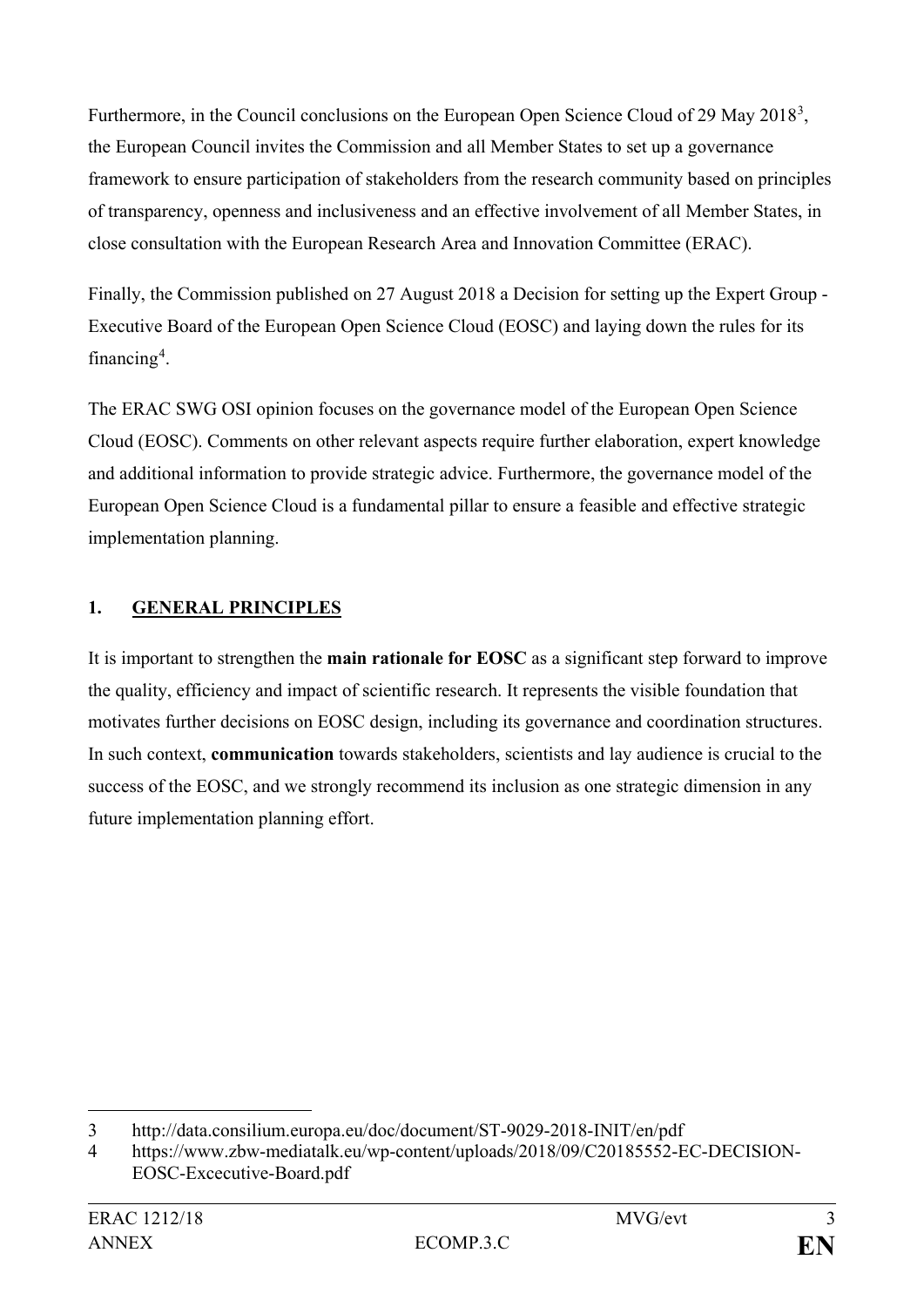EOSC should be characterized by a *"user-centered"* approach; the governance structure should reflect this, and the Strategic Implementation Plan should be carefully defined to ensure users' engagement and commitment to EOSC. While it is important to encourage users' engagement with the EOSC, the views of the wider stakeholder community are key to the development of a Strategic Implementation Plan, and they should have a more active role in the EOSC design and implementation process. Consequently, standards, procedures, etc. should be defined by strong cooperation with scientific/research communities and not only by EOSC founders. It is important to prevent the creation of an over-centralized approach.

There is a substantial risk of divergence, and disappointment, in moving from vision and the policy discourse to implementation. Therefore, the **two stages approach for the EOSC governance is a solution**. Phase 1 would be mainly concerned about the process of developing the EOSC. Phase 2 would be mainly concerned with the implementation, management and operational aspects of the EOSC. However, responsibilities, activities and timescales in both phases require substantial further clarification and analysis.

**Federation and interoperability** of existing infrastructures is a critical point in the configuration and development of EOSC. It is the only possible solution for the integration of existing initiatives but **existing infrastructures should maintain their governance and funding mechanisms**.



5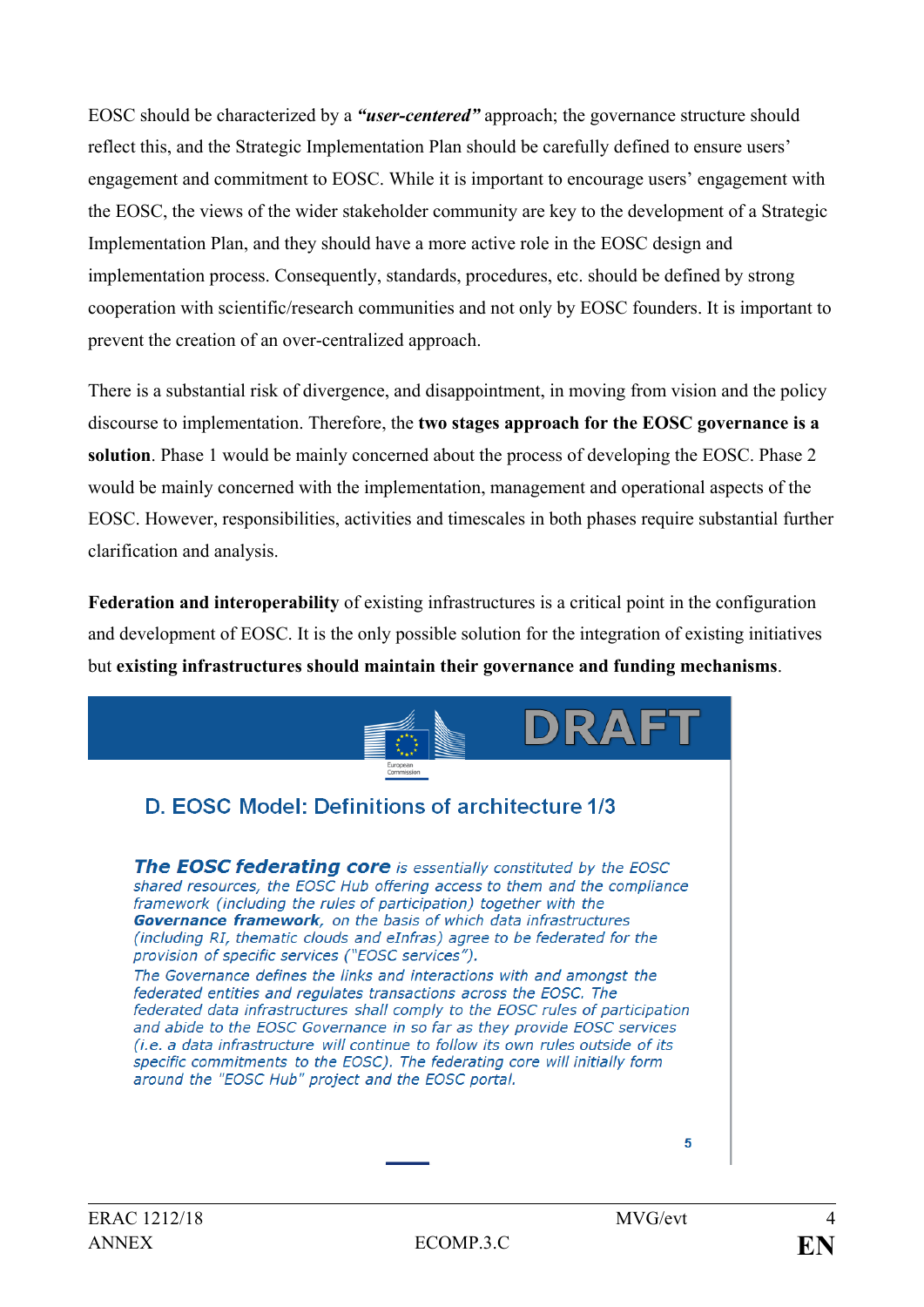**Interoperability does not mean integration**. Interoperability mechanisms at different levels (technical, semantic, operational and legal) are of paramount relevance, as described in the European Interoperability Framework.

### **RIs are certainly key players in the development and implementation of the "cloud"**.

Federation of existing RIs, data, resources, and VCS (Virtual Common Services) provided will be of paramount relevance, and they largely contribute in some areas to structure research communities. Interoperability of existing RIs within the EOSC will ensure a user centered approach; it will generate network externalities stimulating efficient data provision and further uses, and it will provide a clear and visible role for EOSC while RIs will also benefit from EOSC including full application of FAIR principles.

It is important to define synergies and complementarities and avoid overlap between services provided by EOSC and those provided by European RIs. It should be avoided that the services provided by EOSC would enter in concurrence with RIs and thus weaken them. EOSC should accompany them towards a full application of FAIR principles.

**EOSC business model and funding sources deserve a dedicated section within the Strategic Implementation Plan,** going beyond the preliminary reflections on the costs and financing of the EOSC implementation that have been integrated as parts of the Implementation Roadmap of the EOSC.

Main concerns relate to the definition of a "user fee" model for accessing and reusing research data, and how existing research data infrastructures business models based on users' fees will adapt to EOSC principles. Furthermore, EOSC business model should explore in depth the potential mix of funding streams, including post-2020 EU funding and in kind resources, against the background of funding streams already established within MS/AC, to support national research data infrastructures.

The SWG OSI would have favored more **explicit references to the Associated Countries** in the Implementation Roadmap and their role in the different stages of EOSC implementation.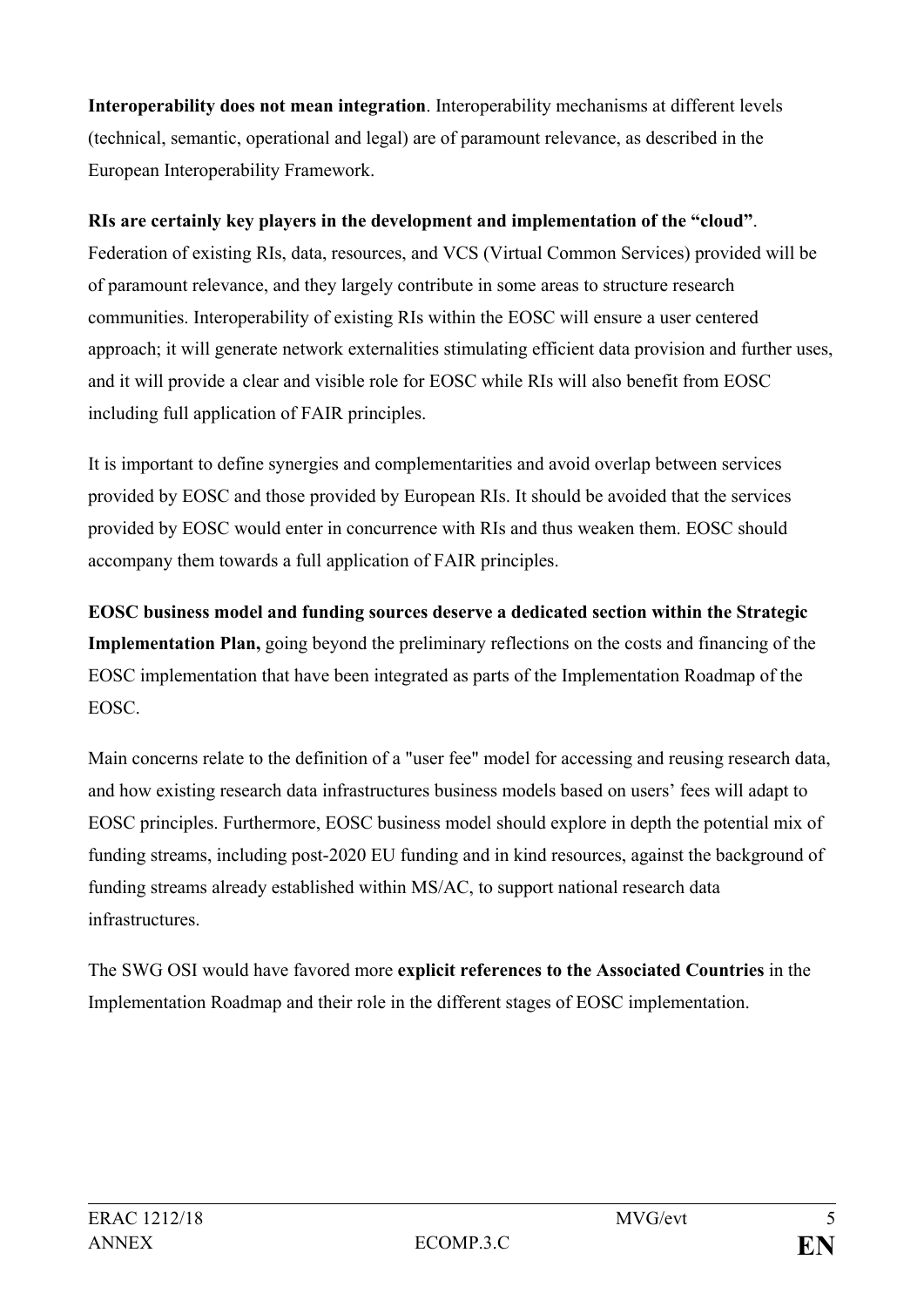Since the distributed and inclusive nature of the EOSC governance scheme, it is of the utmost importance to avoid conflict of interest at all levels, including also redundancy and over representation of a limited and closed group of organizations (and individual experts).

### **2. GOVERNANCE STRUCTURE**

In general, the updated vision of EOSC provided by the EC reflects the SWGOSI' main concerns on the governance structure such as clarifying the semantics, avoiding conflict of interest and clarifying different actors' roles as well as coordination mechanisms among the different layers of governance.

Figure 1 shows the two governance models (Model A) and Figure 2 (Model B) as they had been provided by the Commission to be discussed within the SWGOSI.

While each model has *pros* and *cons*, the opinion of the ERAC SWGOSI favours *Model A.* However, it is important to reduce ambiguity in roles and tasks to be perform, as well as to clarify different stakeholders' contributions and engagement. The definition of a clear governance structure, including also a proper definition of each governance layer, is very important to avoid conflicting expectations from different actors: they all may think that their own role is more central that what it really is.

The effectiveness of a Governance Board – renamed "EOSC Board" in the Implementation Roadmap presented by the Commission - formed by MS/AC and EC, vis-à-vis an Executive Board of 10 representative stakeholders (European Branch Organizations) has been questioned by some delegations. It would imply the *de facto* the allocation of decision-making power to a limited number of stakeholders (which were named in the EC proposal under examination "European Branch Organizations") whose selection criteria should be discuss (see section 2.2).

The interface between the EOSC [Governance] Board and the Executive Board should be carefully balanced since EOSC' success requires strong commitment by both funders and stakeholders. Furthermore, the crucial and distinctive role of the Executive Board rest upon its coordination capabilities through EOSC implementation.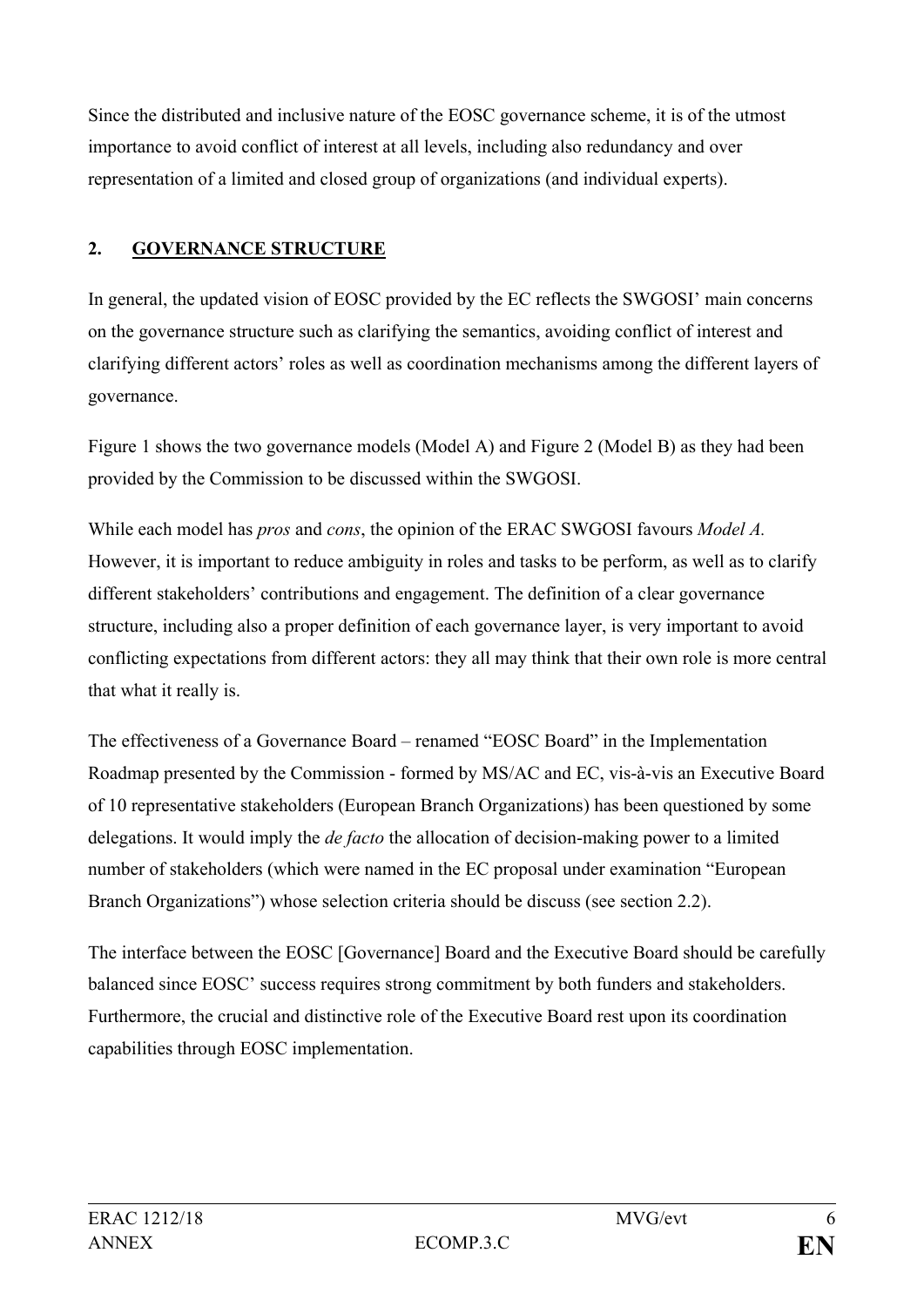*S*implification of interactions among different structures (and lean management) will contribute to better implementation. In particular, the role of the EOSC [Governance] Board and its interface with the Executive Board/Coordination Structure still needs further clarification.

Furthermore, *Model A* foresees that both the EOSC [Governance] Board and the Executive Board will have monitoring tasks, and it needs to be clarified to facilitate EOSC management.

*Model B* under consideration, based on the brief description provided by the European Commission at the time the SGWOSI started its work, grants control of the project to a successful consortium. The identification of the Executive Board with a CSA introduces serious concerns; and the SWGOSI considers that it is difficult to reconcile the criteria to be fulfilled by members of the Executive Board with those to apply in the context of a CSA established through INFRAEOSC-05- 2018 call.

In addition to the needed clarification of the linkages and the allocation of decision-making, some delegates advocate for an alternative model that while being consistent mainly with *Model A* will allow to have an Executive Board composed of both MS/AC/EC representatives and stakeholders (see section 2.2. below).

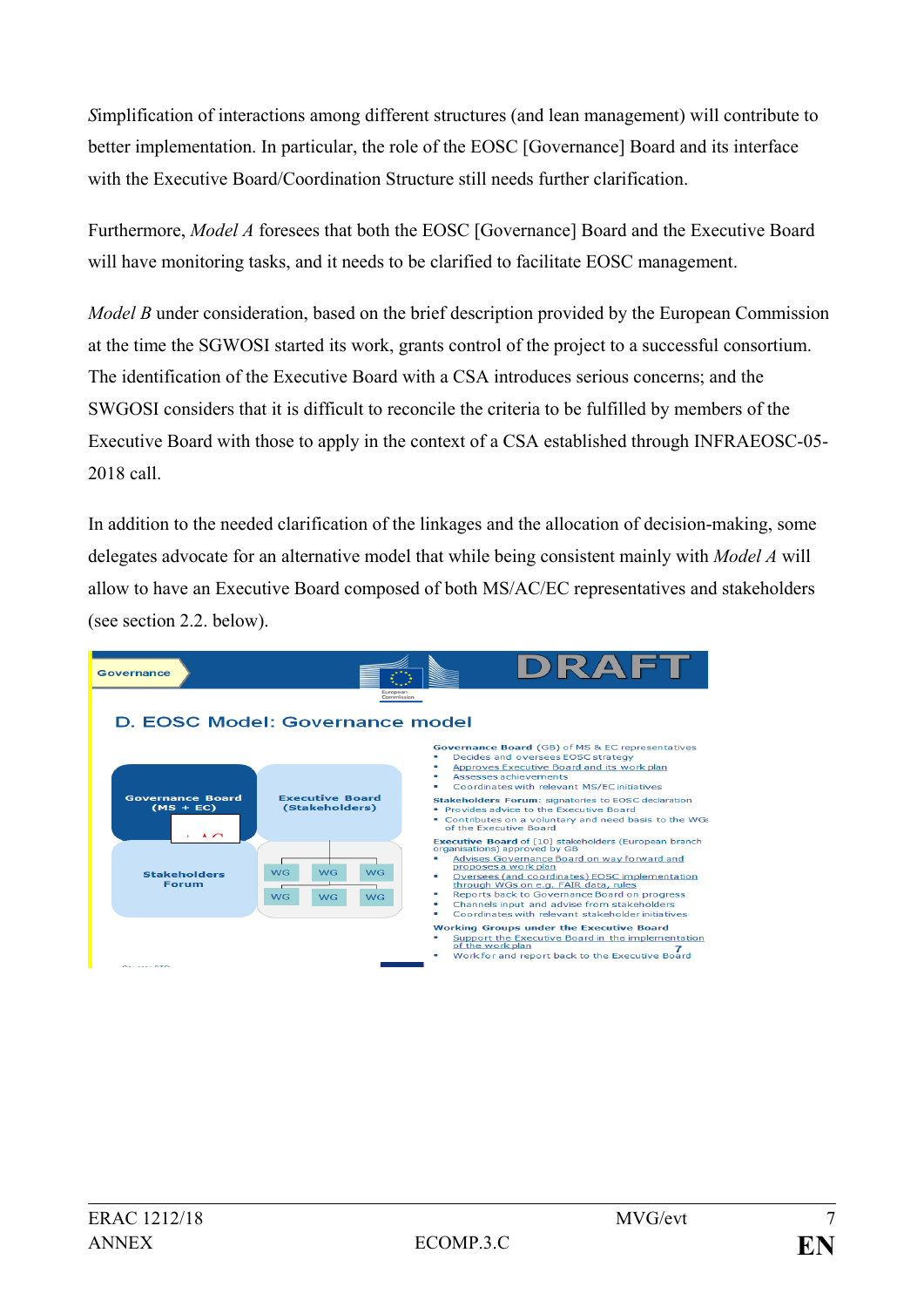

### D. EOSC Model: Governance model (alternate model)

óN

**DRAFT** 

 $10$ 



#### **2.1. THE EOSC [GOVERNANCE] BOARD**

There are not objections to the composition of the EOSC [Governance] Board integrated by MS, AC and the EC (WK 14890/2017 INIT). However, main questions emerge in addressing voting rights –including distribution of voting rights between MS and AC-, as well as other internal rules of procedure (i.e. election of Chair, Co-Chair and Vice-Chair, administrative and operational support, etc.).

The interactions between the EOSC [Governance] Board and the Executive Board, in particular mechanisms to ensure the EOSC [Governance] Board's capacity to oversee the Executive Board's activities, must be clear, and delegates within SWGOSI consider different options. Some delegations were in favor of creating inside the EOSC [Governance] Board a "small group of MS/AC + EC" or *Executive Committee*<sup>[5](#page-7-0)</sup> to effectively establish strong interactions between the EOSC [Governance] Board and the Executive Board. Alternatively, other delegates are clearly against since it will create a "close club" that will not favor the implementation and inclusiveness of EOSC, contributing to a complicated, unclear and bureaucratic governance structure.

 $\overline{a}$ 

<span id="page-7-0"></span><sup>5</sup> It has been suggested that such an Executive Committee inside the EOSC [Governance] Board would: (1) advice EOSC [Governance] Board on way forward and proposes a work plan; (2) channel inputs and advice from stakeholders; (3) receive inputs from the Executive Board, and (4) prepare proposals for the EOSC [Governance] Board.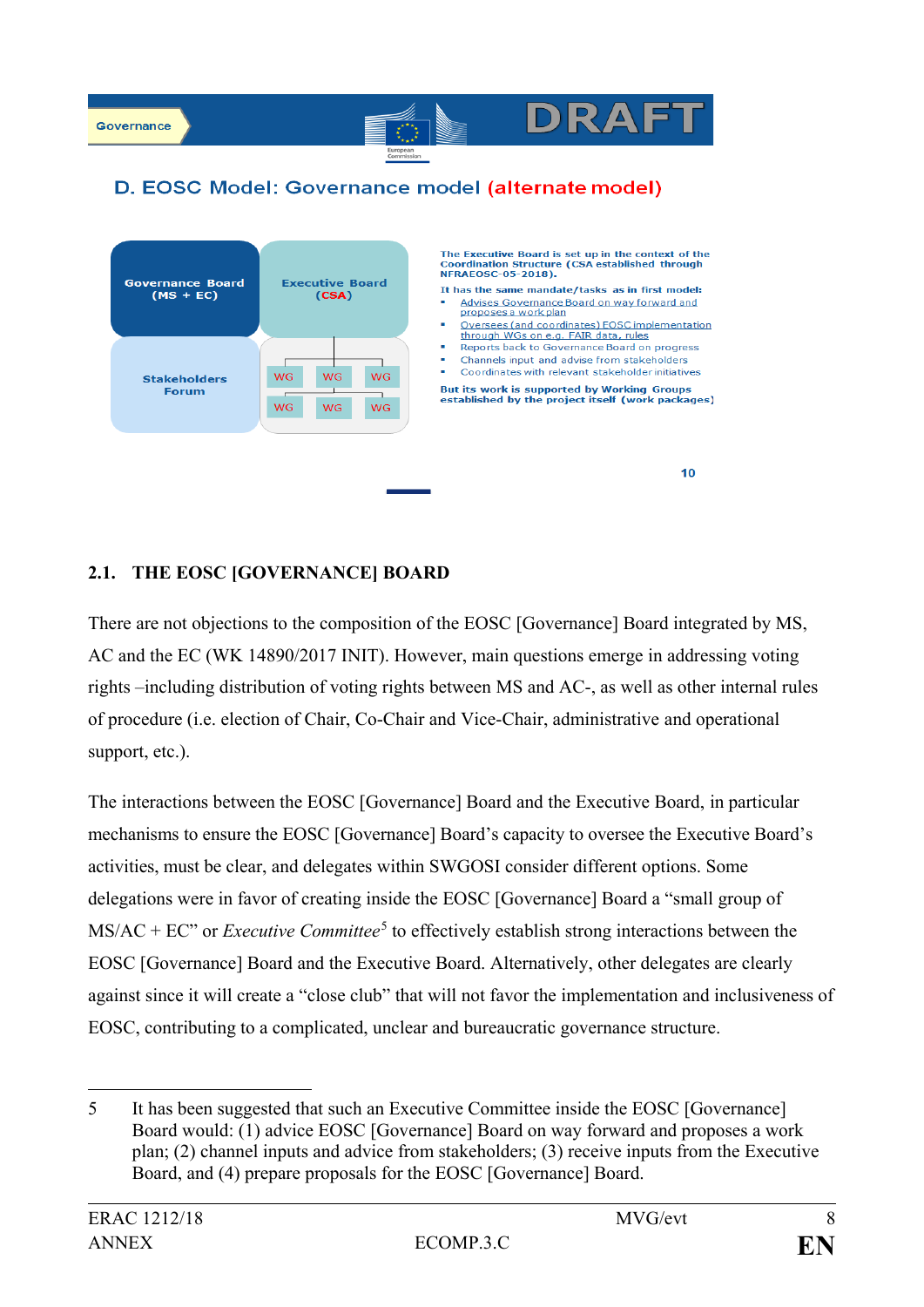It has to be discussed further what the potential benefits may be of creating (a) scientific/technical advisory committee(s) or working group(s)/subgroup(s) of individual experts within the EOSC [Governance] Board. In this respect, the role of the existing High Level Expert Group on EOSC and experts of the Open Science Policy Platform should be re-defined in accordance with the governance structure of the EOSC for greater effectiveness and transparency. It is important to restore trust and dialogue among funders and different stakeholders while reducing information asymmetries.

### **2.2. THE EXECUTIVE BOARD AND WORKING GROUPS**

An **Executive Board** appointed by the EOSC [Governance] Board is supported but it is important to clarify the following aspects: (1) **membership/selection criteria**; (2) **representativeness**[6](#page-8-0) and (3) differences between nomination (by European branch organizations) and appointment (by the EOSC [Governance] Board).

Selection criteria should take into account: (1) the role of large pan-European RIs; (2) the role of RPOs and Universities; (3) membership and rotation mechanisms; (4) voting rights and rules for Chair, Co-Chair and Vice-Chair; and (5) role of Working Groups in the Executive Board, as well as WG identification, selection, duration and ToRs<sup>[7](#page-8-1)</sup>.

The Executive Board main role corresponds to the implementation phase, in which researchers, RPOs, Research Infrastructures (e-infrastructures) and other stakeholders in charge of the EOSC implementation, will work in different groups (and subgroups) and will be assisted by a coordination structure. Therefore, it will be important to have a **more direct link between these "doers"[8](#page-8-2) and decision-makers**.

<span id="page-8-0"></span> $\overline{a}$ 6 Representativeness deserves particular attention since it has different dimensions: users, scientific domains, e-infrastructures, RPOs, etc.

<span id="page-8-1"></span><sup>7</sup> At this point some delegations suggest: 50% of the members should be reserved for big/large pan-European research infrastructures; 50% of the members should be reserved from universities or Research Organizations; 50% of each part of the members of the board should be changed after a period of two years. Chair and vice Chair elected members; coordination and knowledge exchange between working groups and Executive Board.

<span id="page-8-2"></span><sup>8</sup> The reference to doers and users, if any, should be clear to avoid semantic ambiguity and potential conflicts.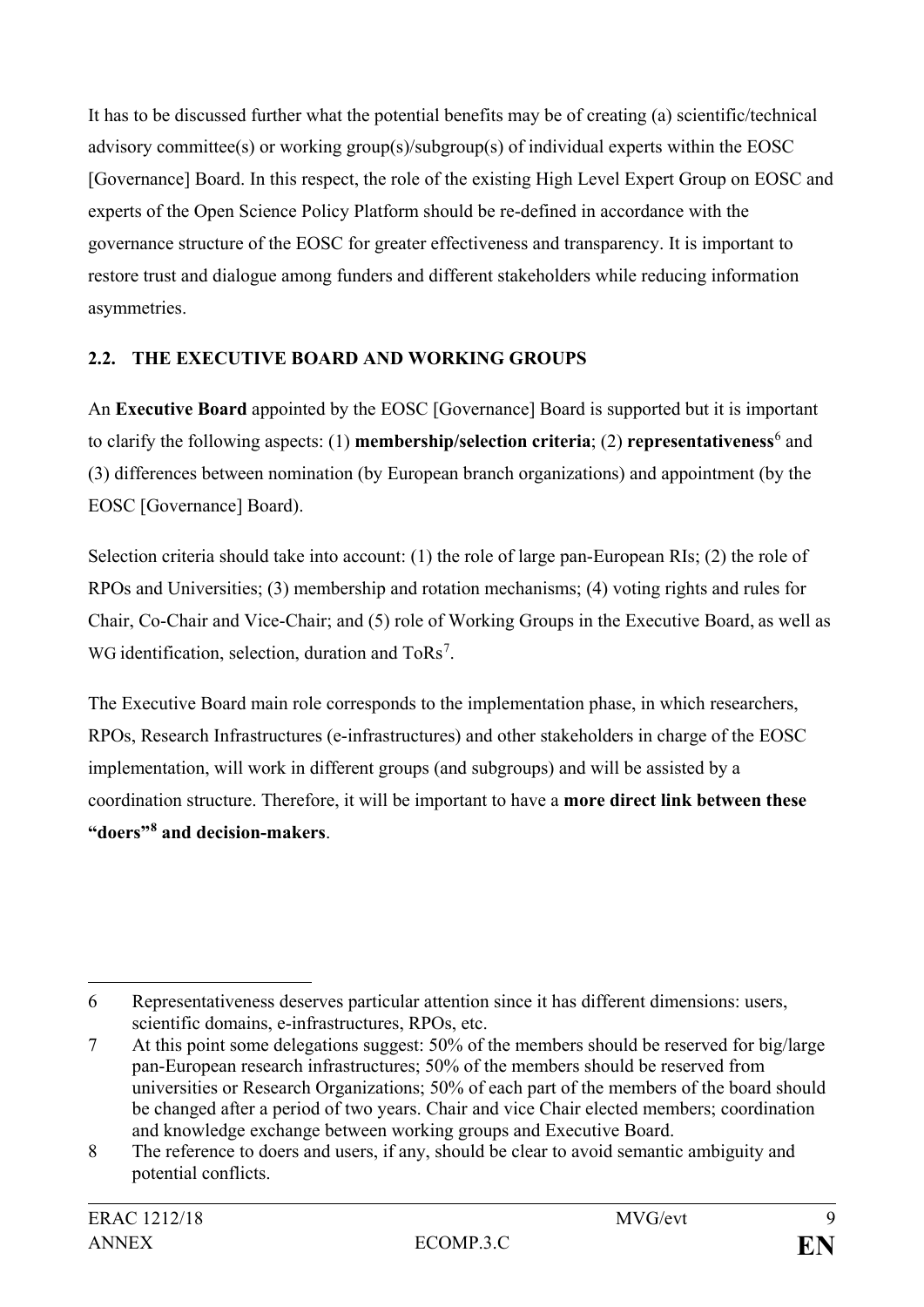An Executive Board consisting only of "doers", and more specifically of European Brand Institutions will likely limit the options in the development of EOSC and limit the potential speed of EOSC growth. Implementation requires funding, planning and buy-in from the national structures in place, and consequently some delegations consider – as already mentioned above - the Executive Board as being the right place for funders (MS/AC and EC) to be involved and formally represented along with stakeholders. **Hence, the SWGOSI encourages the European Commission to take into consideration this option of a broader Executive Board, including MS/AC and EC together with stakeholders, and discuss further its mechanisms and selection criteria**.

On the other hand, the possibility of nominating individual experts beside representatives from large organizations should be explored, with "expiration date", and explicit and concrete tasks to be achieved, to make sure that diversity is properly catered for in the EB. Indeed large organisations may have different ambitions and encounter different problems from those experienced by smaller institutions, coming from smaller countries or more fragmented research contexts.

On the **Working Groups**, the main suggestions include:

- The roles of the working groups need to be clear in order to ensure that they contribute to making a positive impact for the research community. It includes also the clarification of linkages and interaction between EOSC EB WGs and future GO FAIR initiatives as well as these that are carried on by established working groups such as RDA Europe.
- They should not tackle technical issues only, but work on the specificities of what constitutes data and services in the different disciplines – together with disciplinary communities -, and consider the issues that relate to researchers' rewards, as well as other (until now) unresolved issues regarding data citation (citations of subsets of data, etc.)
- Though some degree of overlap between the Stakeholders Forum and Working Groups within the Executive Board may be necessary, it is important to define mechanisms for a proper functioning and to prevent cooptation.
- Set up rules and define mechanisms to initiate, identify, elect, empower or close nominated and elected Working Groups, and decide about memberships and their members.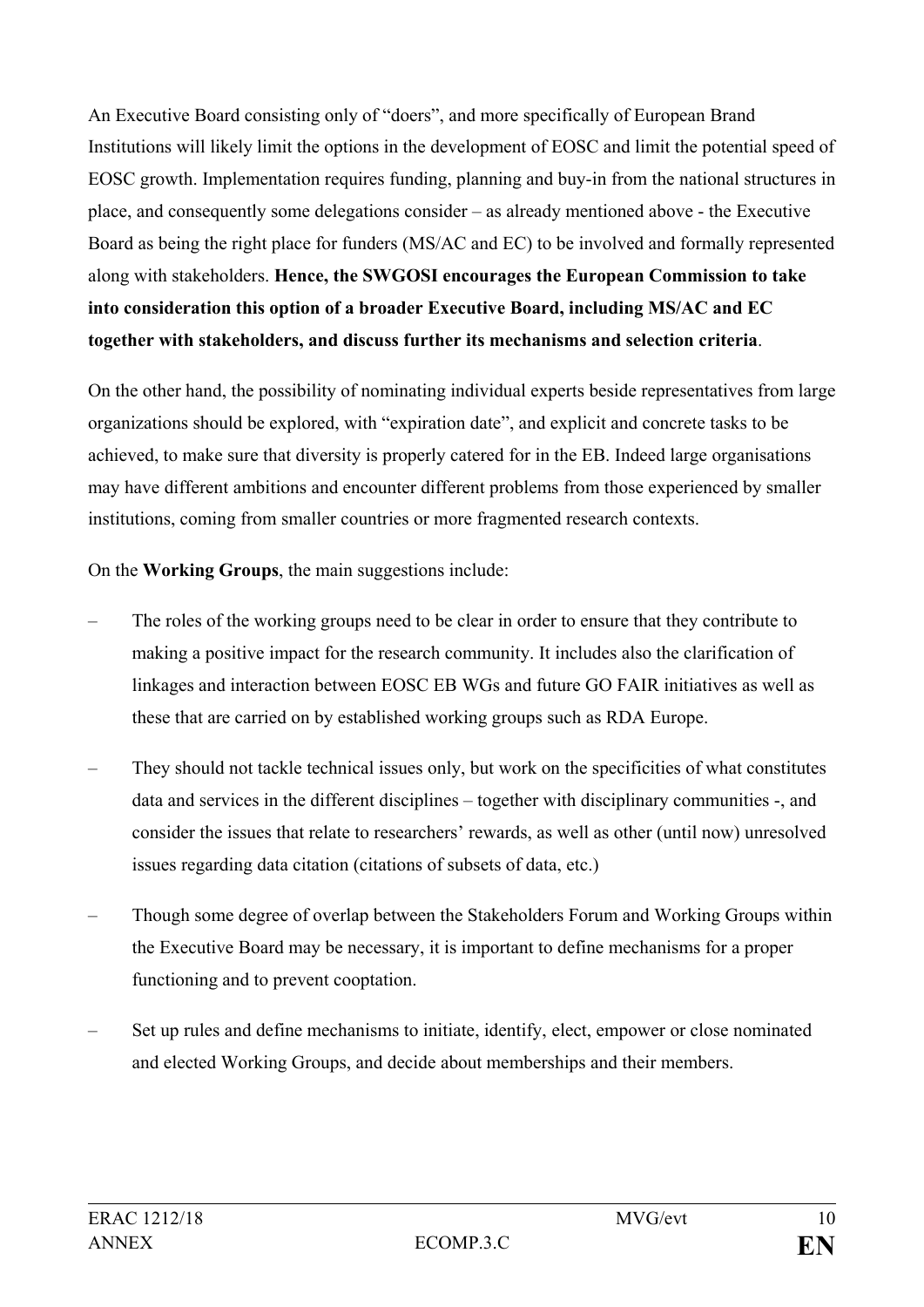### **2.3. STAKEHOLDERS FORUM**

The role of the Stakeholders Forum needs further development, in particular concerning its role as a *think tank*, sounding and counselling board, its linkages with scientific communities, but also the terms for collaboration with the Working Groups of the Executive Board. It is also important to set **objective eligibility criteria** for the initial phase. Criteria have to be open and inclusive to all stakeholders to avoid the creation of a "close club" of stakeholders.

Some delegations consider that options for membership should include the possibility for MS/AC and organizations to appoint delegates and/or individual experts as representatives in the Stakeholders Forum.

In addition, other delegates consider that it would be necessary to consider the creation of an executive board within the Stakeholders' Forum given the heterogeneity, size and complexity of tasks that have to be performed.

From this perspective, a proper scientific/technical advisory board of top scientists, including but not necessarily limited to experts from the fields of information sciences and technologies, acting as individual experts should be discussed, as an alternative to the option of creating a scientific/technical advisory committee within the EOSC [Governance] Board. Furthermore, the future role of ESFRI (see section 3.1) and of the EIRG (E-Infrastructure Reflection Group) should be also properly addressed.

### **3. FINAL REMARKS**

### **3.1. ESFRI FORUM**

Apart from the role of large pan-European Research Infrastructures (ESFRIs), coordination between the **ESFRI Forum and the EOSC [Governance] Board** has to be clearly addressed. Both EOSC Forum and ESFRI Forum are at the initial stages of EOSC development *partners* for the advance of Open Science in Europe. EOSC should favor the participation of individual RIs to serve as key elements of the cloud. There are substantial synergies that should lead to optimize large investments already made and committed to create e-Infrastructures and virtual common services.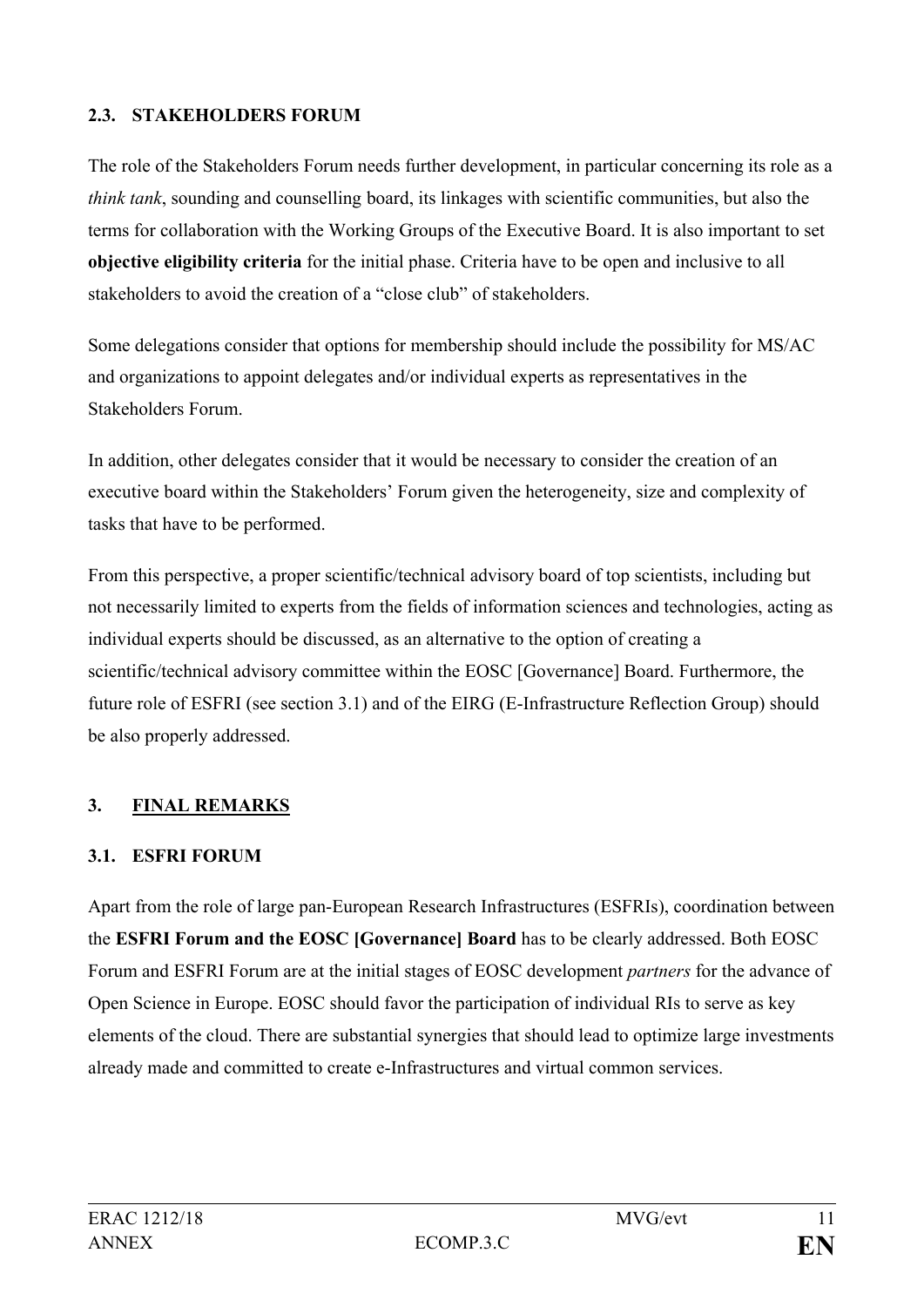Conditions for a stronger involvement of ESFRI Forum into the EOSC definition process must be in place, as well as to **assign to ESFRI Forum the role of an equal partner for the EOSC implementation**. Both EOSC [Governance] Board and ESFRI Forum should engage in the strategic definition and implementation of a common strategy on open science and open research data to align their own strategic agendas and create synergies. EOSC should be developed in partnership while preserving EOSC own governance structure to promote complementarities. The relationship between research infrastructures, the INFRAEOSC call, and central EOSC elements and governance has to be addressed by the Commission in order to prevent from fragmentation and lack of coordination among different units and funding instruments.

### **3.2. EOSC BUSINESS MODEL**

As already mentioned in previous sections, **EOSC business model and funding sources deserve a dedicated section within the Strategic Implementation Plan.**

EOSC business model is a critical element in the development of the project and different visions and controversies may emerge, in particular considering the fact that data differ in the different fields of research, and that there may be no one-size-fits-all approach in regards to EOSC business model either.

It is critical to work in the definition of a feasible and **sustainable EOSC ecosystem,** and to define the "Terms of Use" (ToU) and the legal framework considering access rights, authorizations, and data uses. Conditions to access to EOSC services and the underlying business model are important and, as mentioned in the first section of this document, a "user fee model" for accessing and reusing data will not be acceptable to some delegates.

Delegates do not share a common vision about the definition and scope of openness in the EOSC context, and consequently whether data access through the EOSC should be truly open or by means of an authenticated membership, or even through an exclusive access based on institutional affiliation should be discussed further. Different types of data, and stages of access, can be considered in accordance to confidentiality regulations. Even datasets or other results that cannot be disclosed at all should, at least, be findable and have their related metadata made accessible through the EOSC.